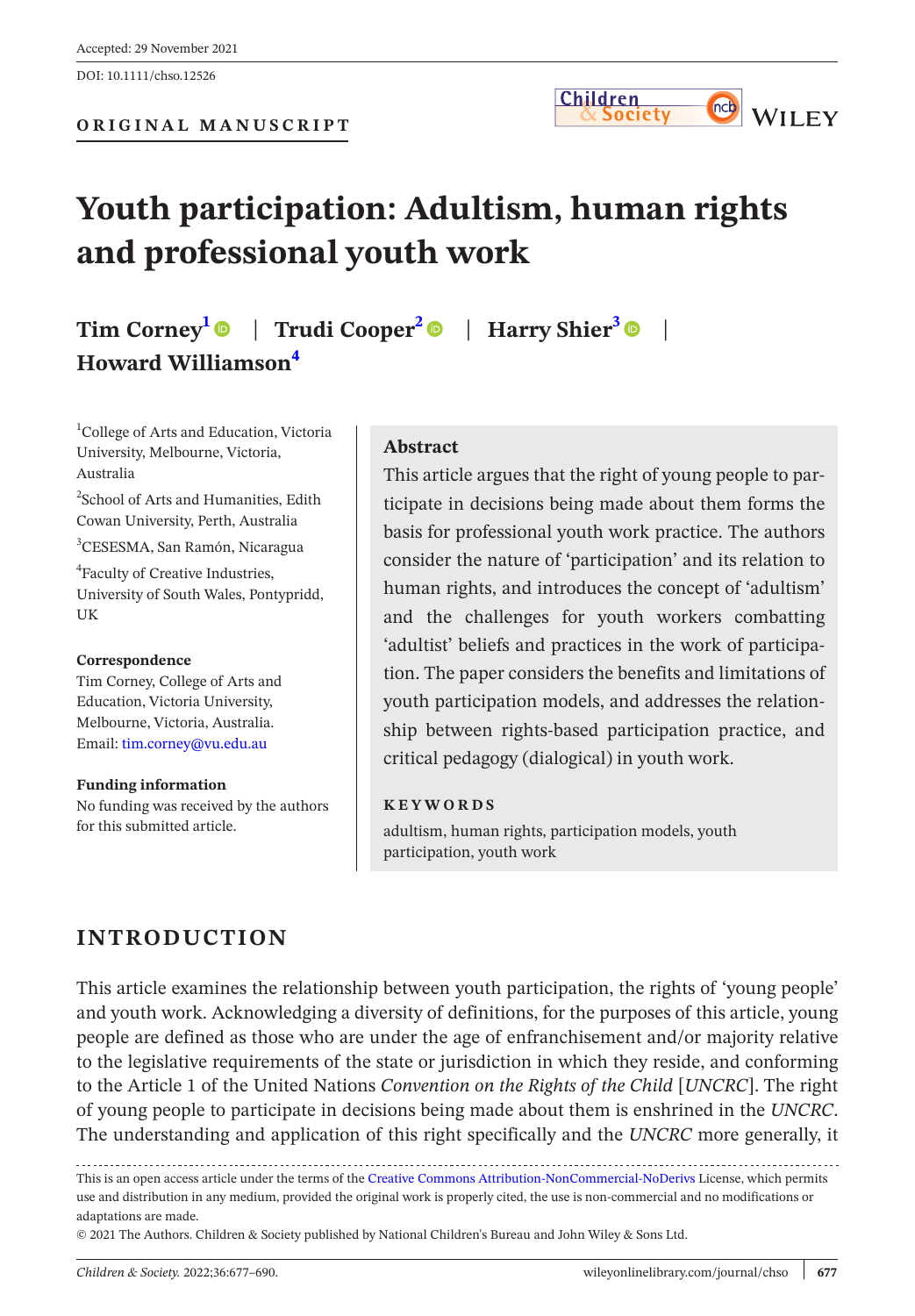is argued, clarifies and enhances the practice of professional youth work, providing the basis for decision making on policy, methods, and practice. This article contends that the way participation is conceptualised is variously ideological, cultural, and legal, and its translation into action is mediated through a particular context. The *UNCRC* framework provides a means to structure discussions about youth policy and practice across contexts and provides a basis for dialogue across difference that facilitates learning without privileging a singular context.

## **BACKGROUND**

Young people under the age of enfranchisement (voting age) are politically disenfranchised, treated unequally and often excluded from political and civic decision-making processes and governance structures by virtue of their age (e.g. under 18 years in Australia), irrespective of their cultural background. Some young people are further marginalised by the specific social, political, cultural and economic contexts in which they live. Enfranchisement of young people, by supporting and facilitating their involvement in political and social decision-making, is a practice that youth workers use to promote human rights. For this reason, human rights and youth participation are integral to youth work values, methods, and practices. In youth policy, several governments and non-government youth agencies in the UK (Perry, [2019](#page-13-0)), New Zealand (Thabrew et al., [2018\)](#page-13-1) and Australia (Blanchard  $&$  Fava, [2017\)](#page-11-0) have embraced the role and place of youth participation in the delivery of funded programs and services for young people. Practices such as 'co-design', 'co-creation', 'co-production' and 'co-management' appear regularly in the youth sector literature and concepts such as 'client-centred practice' are sometimes mandated in funding agreements. As governments incorporate such collaborative concepts into programfunding criteria and service agreements, the paper argues that an understanding of 'participation', its basis in human rights and an appreciation of the practical application of participation models and concepts are timely, important, and necessary to youth work values and definitions of professional youth work. This recent interest in some aspects of youth participation requires a reflective, nuanced understanding of the theory and practice of youth participation and associated concepts (Farthing, [2010,](#page-12-0) [2012](#page-12-1); Lansdown, [2010\)](#page-12-2), the potential barriers to participation posed by 'adultism', and the relationship between youth participation and youth work practice.

## **PROFESSIONAL YOUTH WORK AND PARTICIPATION**

The inclusion of young people in decisions that affect them has long been acknowledged as important to professional youth work practice (Batsleer & Davies, [2010](#page-11-1); Corney, [2014](#page-11-2); Harrison & Wise, [2005](#page-12-3); Jeffs & Smith, [1987](#page-12-4); Sapin, [2013;](#page-13-2) Wood & Hine, [2009\)](#page-13-3). Ord ([2007](#page-12-5)) states that understanding what is meant by participation is essential to good youth and community work practice. Many definitions of youth work present a process that is relational, collaborative, and—in the context of voluntary participation—negotiated by young people (Cooper, [2018](#page-11-3); Davies, [2021;](#page-11-4) Jeffs & Smith, [2005\)](#page-12-6). These aspects of the youth work process necessitate an engaged understanding of young people's participation and the role of the youth worker.

The conceptualisation of participation is not, however, well developed in youth work (Smith, [1983](#page-13-4); Williamson, [2005](#page-13-5)), and it is frequently contested (Farthing, [2010](#page-12-0), [2012](#page-12-1)). In youth and community work, 'participation' has been more commonly understood to mean engagement (in its varying forms) with, and in, the processes that seek to influence decisions and determine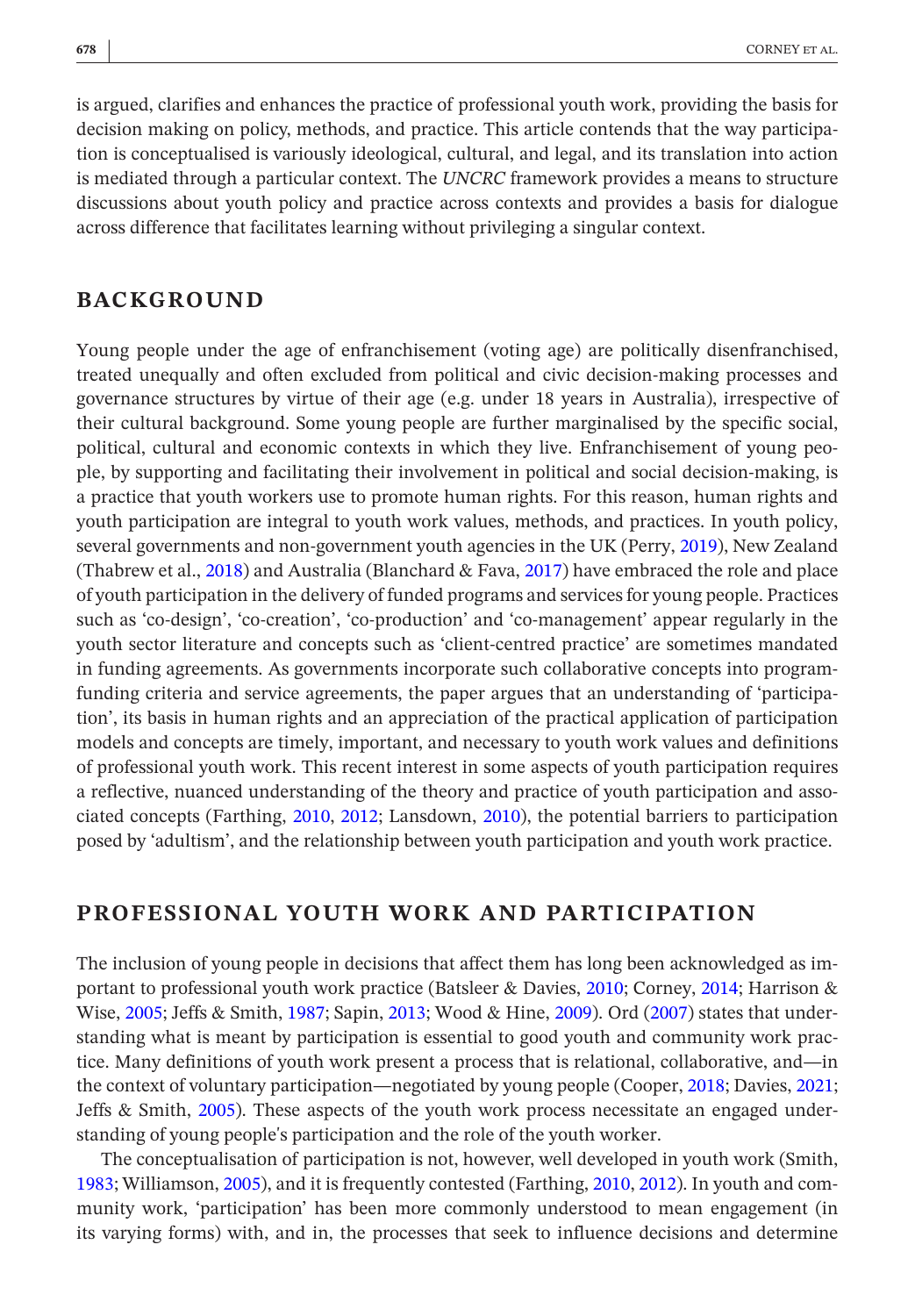outcomes (Pope, [2011](#page-13-6)). The understanding of participation is both ideological and cultural, and its translation into action is mediated through a particular context (Reddy & Ratna, [2002\)](#page-13-7). Others (Batsleer & Davies, [2010](#page-11-1); Sapin, [2013](#page-13-2)) maintain that enabling the participation of young people in decisions that affect them is a key principle underpinning the practice of professional youth and community work.

Critical dialogue is a common practice within British influenced youth and community work and this practice supports relational and participatory approaches to practice. Critical dialogue, according to Freire [\(1972\)](#page-12-7), is the proposing of provocative questions and reflecting on them critically, enabling the responses to challenge and inform future action. The influence of foundational youth work texts (for example, Jeffs & Smith, [1987,](#page-12-4) [2005;](#page-12-6) Smith, [1988\)](#page-13-8) has shaped much of the underpinning values of British-influenced youth work practice, in particular the concept of youth work as an educational practice (non-formal and informal) and its pedagogy as critical, progressive and emancipatory (Beck & Purcell, [2010;](#page-11-5) Corney, [2004](#page-11-6), [2006](#page-11-7), [2019;](#page-11-8) Freire, [1972;](#page-12-7) Mayo, [1999\)](#page-12-8). Maunders [\(1984,](#page-12-9) [2009](#page-12-10)) and Smith [\(1988\)](#page-13-8) drew on the Gramscian notion of hegemony and its influence on youth work as a counter-hegemonic practice, further developed by Chouhan ([2009](#page-11-9)) and Beck and Purcell [\(2010](#page-11-5)). This perspective conceives the youth worker acting as an 'organic intellectual' (Gramsci, [1971;](#page-12-11) see also Chouhan, [2009;](#page-11-9) Corney, [2006,](#page-11-7) [2014](#page-11-2); Singh & Cowden, [2009](#page-13-9); Smith, [1988\)](#page-13-8).

This emancipatory, educational concept of youth work draws directly on the critical pedagogy of Freire [\(1972\)](#page-12-7) and his use of dialogue. This involves the positing of provocative questions and reflecting on them critically, enabling the answers to challenge and inform future action. Youth work literature agrees on the importance of dialogical conversations as a key part of youth work practice and youth participation and empowerment processes with young people (Beck & Purcell, [2010](#page-11-5); Coburn, [2010;](#page-11-10) Cooper, [1999](#page-11-11), [2011;](#page-11-12) Cooper & White, [1994;](#page-11-13) Corney, [2004](#page-11-6), [2006,](#page-11-7) [2019](#page-11-8)). These conversations simultaneously take young people's views seriously and challenge young people to think critically about the world and how socio-political structures shape the environments in which they live (Chouhan, [2009\)](#page-11-9). Therefore, it is important that participation methods have a dialogical component, otherwise 'non-radical empowerment' (Cooper, [2012;](#page-11-14) Cooper & White, [1994](#page-11-13)) may lead to simplistic and stereotypical thinking that is unreflective and lacks what Freire ([1972\)](#page-12-7) describes as consciousness raising.

In applying these ideas to the issue of youth workers supporting participation, the purpose of the work has evolved from a 'service-user' approach, where the youth worker needs to listen to young people to improve services offered to them, to facilitating (and resourcing) processes where young people themselves take action to defend rights, tackle injustice and inspire social change.

## **YOUTH PARTICIPATION AND YOUTH WORK— CHALLENGING 'adultism'**

In everyday life, participation can be described simply as being "actively involved in something" (Kellett, [2009,](#page-12-12) p. 43). UNICEF describes the participation of young people as a process where "adolescent girls and boys (individually and/or collectively) form and express their views and influence matters that concern them directly and indirectly" (Lansdown, [2018](#page-12-13), p. 3). This 'definition' is minimalistic and provides neither conceptual sufficiency nor practice guidance. For the purposes of this discussion, the authors seek to move beyond such definitions, to examine 'adultism' as an impediment to young people participating, reinforcing a rights-based perspective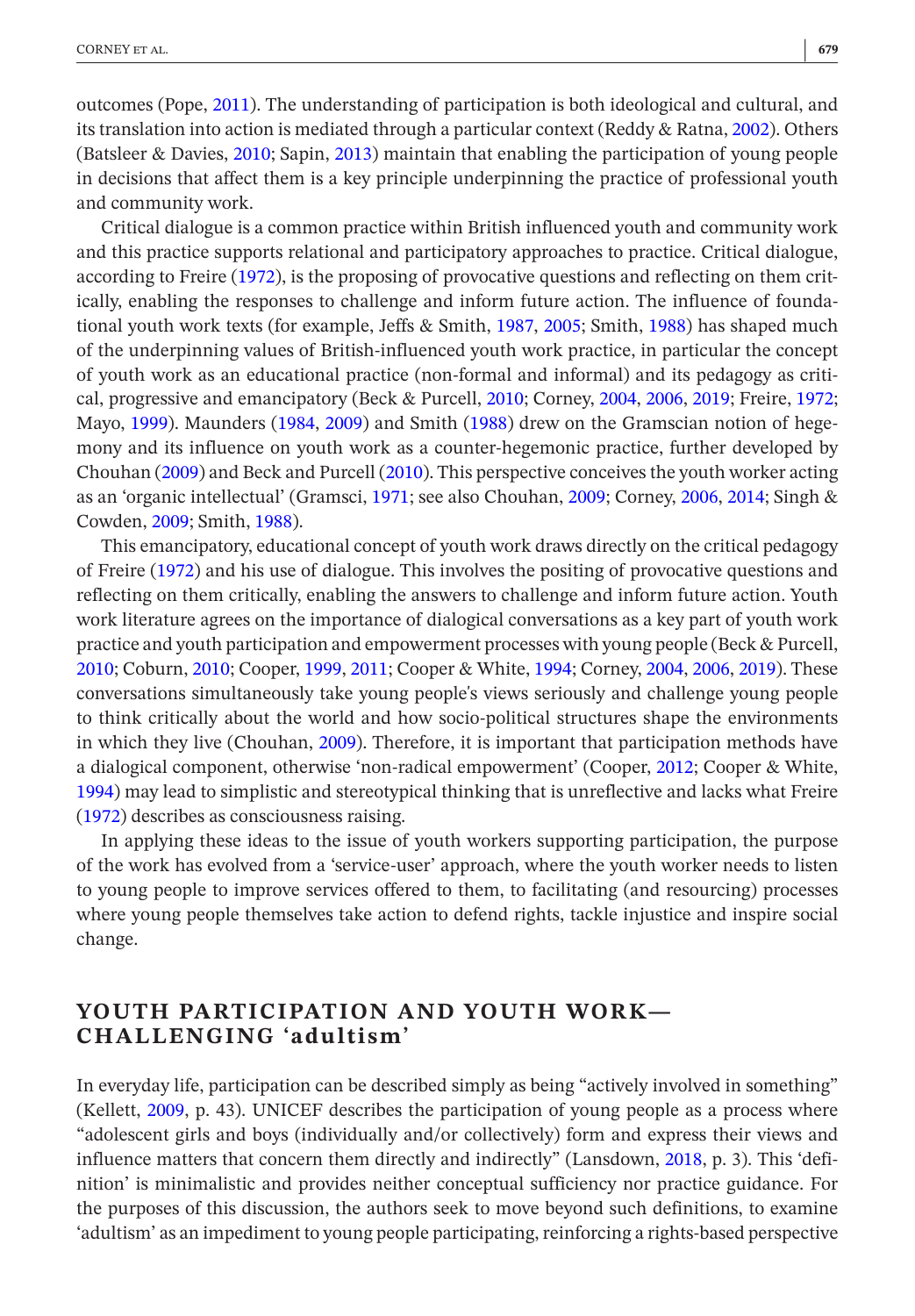and participation models as helpful frames, and foregrounding critical dialogue (Freire, [1972\)](#page-12-7) as foundational to participatory youth work practice.

Adultism has been defined as:

A belief system based on the idea that the adult human being is in some sense superior to the child [or young person] or of greater worth, and thus the child, by default, inferior or of lesser worth. The term also describes social structures, practices and behaviours based on these beliefs. These beliefs find support in a persistent view of the child as an object, and not a human rights holder (Shier, [2012,](#page-13-10) p. 9).

Drawing parallels with racism and sexism, adultism can thus be understood as an orientation that is based in a web of cultural norms that continually and ubiquitously affirms and reinforces the superior position of the adult relative to the young person, even in the face of contrary evidence. This is achieved through processes of 'othering' that are well-described in the sociological literature (Bessant, [2020\)](#page-11-15), beginning, for example, with the work of Garfinkel ([1956\)](#page-12-14) and Goffman and Goffman ([1986](#page-12-15)). The affirmation of superiority is not based upon the actual capacities or talents of individuals and is not based upon a neutral assessment of the attributes of each group. Instead, both young people and adults are homogenised and stereotyped. The idealised characteristics of 'adults' provide the yardstick by which young people are judged and a set of dividing practices are derived. These ascribed characteristics are then reinforced socially and through pseudo-scientific generalised explanations (Foucault, [1977\)](#page-12-16).

Fletcher [\(2015](#page-12-17)) warns of adultism being an ingrained anti-youth assumption that young people cannot do things because of their age. In contemporary society, the supposed impulsiveness of young people (Bari & Robbins, [2013\)](#page-11-16) compared with adults is one such divide. Another supposed characteristic is the universal naivety, gullibility and vulnerability of young people compared with adults. In adultism, adults are characterised as sensible, not impulsive, and capable of making good decisions about their lives. Young people, in contrast, are characterised as impulsive, incapable of making sensible decisions about their lives and easily led astray. Any reported instance of bad decisions by a young person is taken as evidence to reinforce the deficient characterisation of young people, generally. As such, the adultist divide can be characterised as being based in cultural belief rather than a factual observation based upon empirical evidence.

From this perspective, youth participation may be viewed as an on-going struggle against adultism. Since most youth workers are adults, this begs a question about what steps adult youth workers ought to take to avoid adultism when they relate to young people. If they fail, youth workers become another adult against whom young people must struggle.

For youth workers to be effective in tackling adultism, they must learn to identify and then reject the practices of adultism, as described above, in their interpersonal interactions and in the structure of their work. This requires scepticism about discourses that categorise and homogenise young people to position them as deficient compared with adults (Fletcher, [2015](#page-12-17)). Rejection of adultism also requires youth workers to break down cultural practices that support adultism; recognising that many young people have been socialised to believe the deficient characterisation and, may adjust their actions to conform, and place social pressure on their peers to do likewise.

A rejection of adultism also requires scepticism about the claimed superior homogenised abilities and capacities of adults (Cooper, [2009](#page-11-17)). This means that youth workers need a realistic self-awareness of their own strengths and limitations, as opposed to those attributed to them—a process that requires reflective practice (Freire, [1972](#page-12-7)) and honesty. Consequences of these requirements are, firstly, promoting young people's participation as a means to overcome adultism;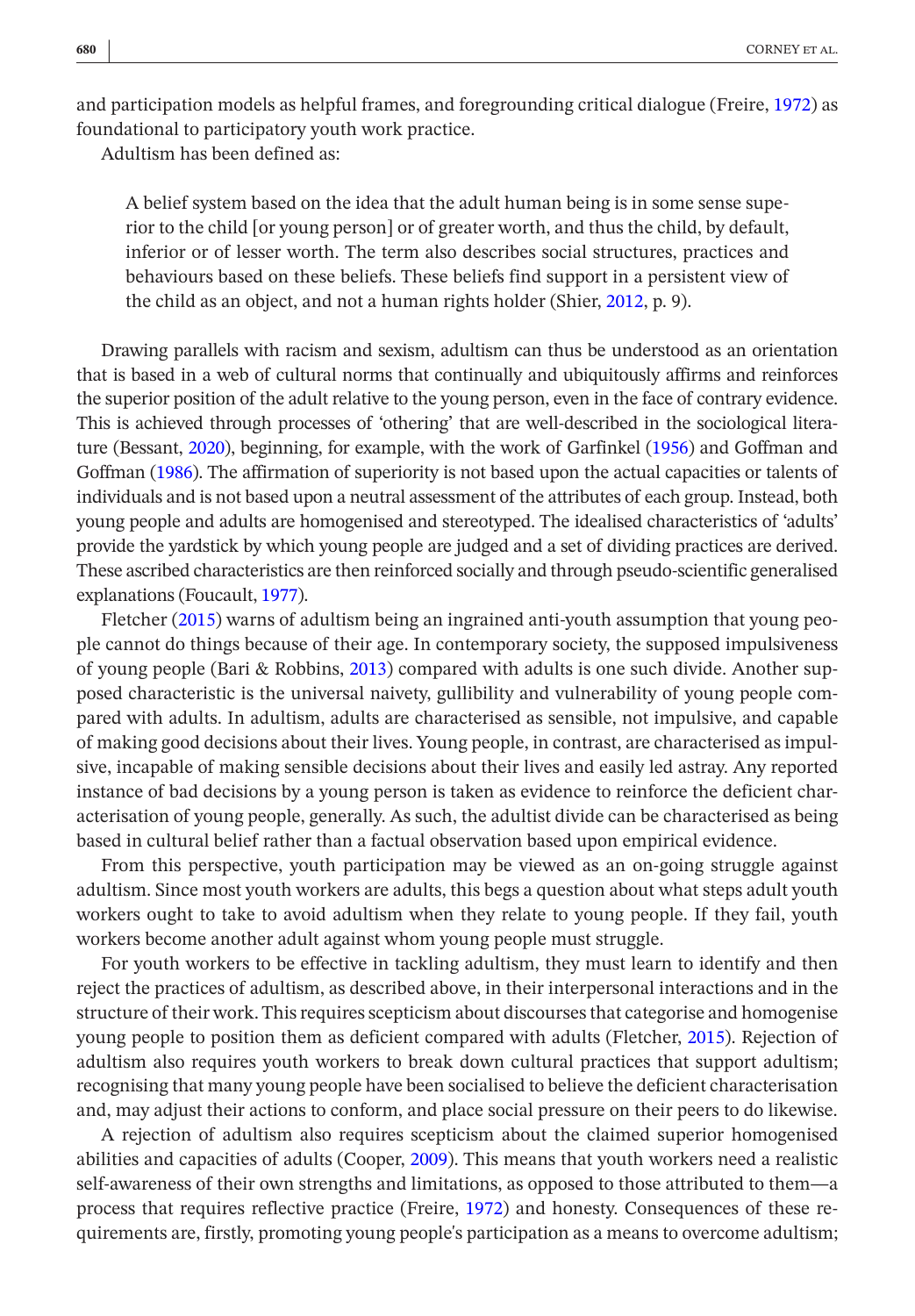and secondly, partnering with young people to optimise young people's participation. Rather than 'getting out of the way', as has sometimes been suggested, youth workers have an important role in sharing knowledge and skills with, and alongside, young people's skills and knowledge, in ways that will maximise the effectiveness of their participation. Youth workers become allies of young people. Youth workers have a consciousness-raising role with young people (Freire, [1972](#page-12-7)), to support them to gain the self-awareness necessary to challenge the idealised, and false, generic representations of both adults and young people.

## **PARTICIPATION AND HUMAN RIGHTS**

The United Nations *Declaration on Human Rights* (United Nations General Assembly, [1948\)](#page-13-11) and the *UNCRC* (United Nations General Assembly, [1989\)](#page-13-12) inform the principle of participation within (and indeed beyond) youth work practice. The principle is strengthened by ratification of the *UNCRC* and enabling legislation, and/or regulatory measures in the international contexts where professional youth work takes place (Lansdown, [2010\)](#page-12-2).

In most countries young people under the age of enfranchisement are 'disenfranchised'; they have limited opportunities to engage with the political process and governance structures of their country, state or province by virtue of their age and thus are often excluded from political and civic decision-making (Corney, [2014](#page-11-2); Farson, [1974;](#page-11-18) Sapin, [2013;](#page-13-2) Seebach, [2008](#page-13-13)). Some young people are further marginalised from mainstream society by the social, political, cultural and economic contexts in which they live (Brown, [2010;](#page-11-19) Cooper & Brooker, [2020](#page-11-20); Joseph et al., [2002](#page-12-18)).

Choice of participation processes vary according to purpose and ideology. Outcome-led funding criteria for youth services for example mean that participation processes will focus upon promoting and improving funder-desired outcomes, irrespective of whether young people are interested in participating in this endeavour. A lack of understanding of the relevance of the *UNCRC* can be an inhibitor and barrier to the facilitation of young people's participation by youth workers, which means that youth worker education, training and professional development are important vehicles for enabling and ensuring an understanding and application of youth participation processes. As Lansdown [\(2010,](#page-12-2) p. 12) has said:

If advocacy to promote [young people's and] children's right to participation is to be effective, it is imperative that it is grounded in a clear understanding of the scope of the relevant rights in the [UN] Convention and the obligations they impose (Lansdown, [2010,](#page-12-2) p. 12).

The Human Rights of young people to participate and the ramifications of this right for youth work practice, particularly through Article 12 of the *UNCRC*, are clear. Beyond rights, the literature confirms that the participation of young people in decision-making is useful in the development and evaluation of policy, programs and services, improving the quality and informing the effectiveness of service delivery and the meeting of young people's needs (Wood, [2015\)](#page-13-14). Participation is also useful for the practice of active citizenship and democracy, and youth work programs have often been described as "laboratories for democracy" (Williamson & Basarab, [2019](#page-13-15)).

Rights are also important in relation to the words used by youth workers to describe the young people with whom they work, because it is words that shape and inform participation practice. As such, the use of the term 'client' to describe a young person is problematic as it is linked to neoliberal and managerial discourses that disempower young people and prioritise remedial and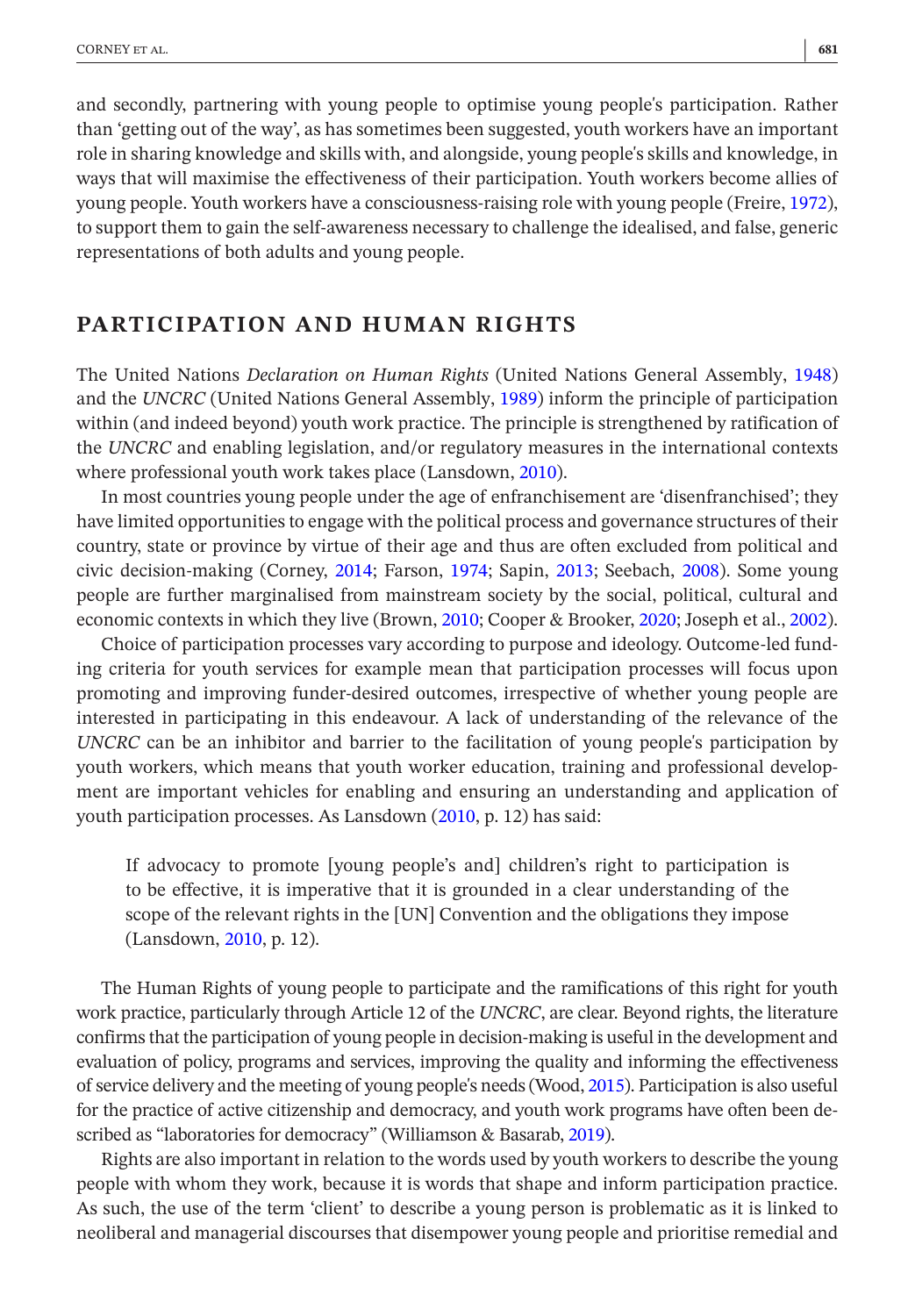deficit-based forms of youth work, individualising and pathologising young people, restricting their participation. Ife ([2012](#page-12-19), pp. 254–257) asserts that the words we use "frequently have human rights implications" and points out that the term 'client' is now so embedded in professional social work discourses that the hierarchical implications and power imbalances assumed in its use (including the economic implications) incapacitate - rather than empower - individuals; removing rather than realising their rights. A rights-based approach, by contrast, identifies young people foremost as right-holders and citizens.

Not all young people, however, are enthusiastic about opportunities to participate. One implicit question is why it sometimes appears as if young people do not want to participate when adults offer opportunities. One answer is that sometimes the opportunities that adults offer are not perceived as the types of 'participation opportunities' that appeal to a particular group of young people. This may be because they do not feel comfortable or because they do not value the kind of 'consultation' that has been offered. However, if young people are offered different participation opportunities that they do feel comfortable with, the same group of young people may willingly engage. This approach is based upon one of the fundamental principles behind youth work practice, which is starting from where young people are at (Davies, [2021\)](#page-11-4). This means understanding how young people perceive the 'participation opportunity' they have been offered; whether they see the offer as meeting their needs, and/or whether they feel culturally safe in that environment.

## **PARTICIPATION MODELS (AND THEIR CRITICS)**

Since the publication of Hart's ladder of participation (Hart, 1992), new models have proliferated, all claiming to assist in understanding participation in one way or another. In 2012, Karsten published what he called "A chase through the maze" of participation models, where he described 36 different models (Karsten, [2012\)](#page-12-20). More recently Hussey [\(2020](#page-12-21)) has presented a compilation of 60 models, and Abbott [\(2020](#page-11-21), p. 1) has provided introductions to 30 of "the more influential and widely used… models created over the past several decades". While these models cover public participation in general, most are relevant in some degree to working with young people.

In considering this wealth of possibilities, the words of statistician George Box are apt, "All models are wrong, but some of them are useful" (Box, [1979](#page-11-22) p. 201). None of the large number of models available to us can claim to fully represent the complexity and diversity of the realities that they may be applied in. If some have risen to greater prominence over the years (evidenced by citation indices), it is not necessarily because they are more correct than others in describing reality, but rather because scholars, policy-makers or practitioners have found them to be useful tools or because they have aligned with their way of seeing the world. With that in mind, the article will now discuss some of the models that may be useful in youth work practice.

Hart's [\(1992](#page-12-22)) ladder is arguably best known in the field. Hart fashioned his model upon Arnstein's ([1969\)](#page-11-23) Ladder of Citizen Participation (1969), which was the conceptual starting point for many of the models that followed. Hart's model has eight rungs: (1) Manipulation; (2) Decoration; (3) Tokenism; (4) Young people assigned, but informed; (5) Young people consulted and informed; (6) Adult-led, with decisions shared; (7) Youth-led and directed; (8) Youth-led, shared decisions with adults. Hart highlighted two issues that still concern practitioners today. First, he made 'Shared decisions with adults' the top rung of the ladder, situated above 'Youthled and directed'. Some argued that it was more empowering for young people to take their own decisions, but Hart defended his position, contending that the capacity to work together, sharing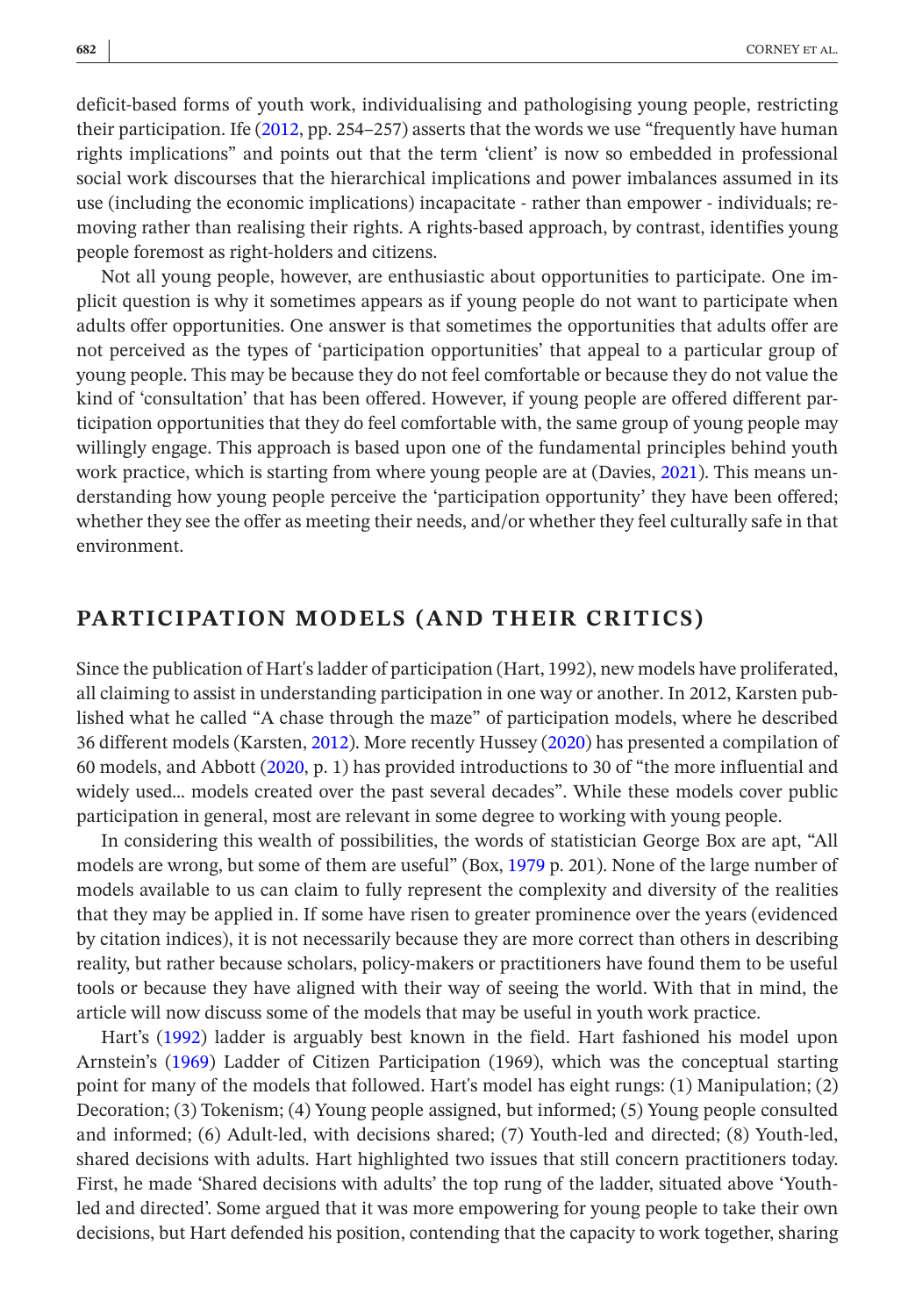decision-making power with adults, was a way for young people to have influence beyond their immediate circle and this extended influence builds democracy (Hart, [2008\)](#page-12-23). This contention has parallels in social capital theory where Pope ([2011\)](#page-13-6) argues that activities that promote 'bridging capital' outside a person's habitual group have more capacity to develop skills and extend influence than activities that promote 'bonding capital', which only strengthen within-group ties.

Secondly, following Arnstein ([1969\)](#page-11-23), the bottom three rungs of Hart's ladder represent three types of non-participation (or false participation); namely 'manipulation', 'decoration', and 'tokenism'. Thus, the ladder model draws attention to various ways in which young people are co-opted into subordinate positions to provide legitimacy to decisions that others have made. Despite the subsequent decades of practice and scholarship, these three types of false participation have persisted in some forms of youth work practice.

Hart's ladder has become popular because it is easy to understand and to apply. These features means that it is still regularly used to support the planning and evaluation of youth participation projects. However, there have been several criticisms of this model including that it tends to homogenise youth and adults ignoring power differences within groups of young people (and within groups of adults), and that unlike Arnstein's model, Hart's model is not explicitly linked to political concepts of citizenship and democracy (Cooper, [2009](#page-11-17)).

Shier's ([2001\)](#page-13-16) 'Pathways to Participation' model built on Hart's ladder, adding an additional dimension to assist adults in reflecting on how their attitudes and positioning play a part in enabling (or limiting) the empowerment and participation of young people. Shier suggests that, cutting across his five levels of participation are three distinct "stages of commitment" on the part of adults, which he calls "Openings, Opportunities and Obligations" (2001, p. 107).

 $\Box$  An opening occurs when one is ready and willing to work at a particular level;

 $\Box$  An opportunity occurs when the conditions are met that will allow this to happen;

 $\Box$  An obligation is created when it becomes the stated policy of an organisation or setting.

One of the common criticisms of both Hart's ladder and Shier's pathways is that they are too linear, with sequential and hierarchical levels that follow and build on one another (Cooper, [2009](#page-11-17)). Hart ([2008](#page-12-23)) has written about this, recognising that it can lead the reader to assume that for participation to be successful it must progressively move up the ladder. This, he says, was never his intention.

After Shier published the pathways model, he collaborated with young workers in Nicaragua to develop a very different model. This new model takes a more organic and evolutionary approach, called The Participation Tree, where various factors in families, communities and local organisations combine to lead young people to the position where they can actively assert the right to participate in a range of settings and contexts (Shier, [2010](#page-13-17)).

Another model that finds a way to avoid discussion of levels of participation is that proposed by Lundy [\(2007\)](#page-12-24) who identifies four critical elements that are essential for young people's participation in decision-making to be effective and compliant with their rights:

- $\square$  SPACE: Children and young people must be guaranteed a safe space, where they can feel free to discuss, share, debate, decide what they want to say and how to say it, and plan their actions.
- $\Box$  VOICE: Children and young people must be provided with the support they need to be able to speak out and express their views. They must have access to the right media to ensure their voice is heard.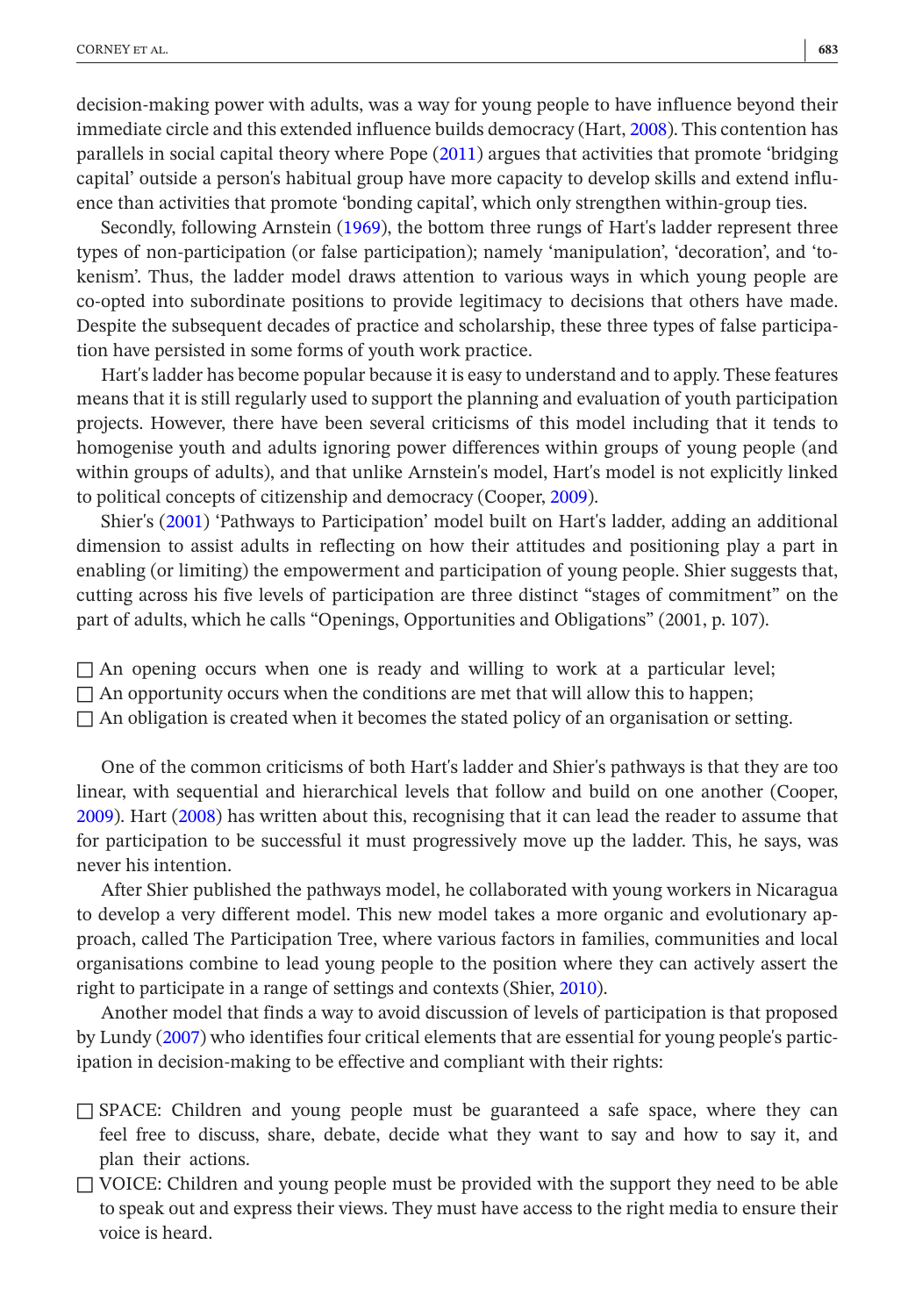$\Box$  AUDIENCE: Those responsible for the decisions that affect children and young people's lives, concerns and opportunities must be willing and available to hear what they have to say.

 $\Box$  INFLUENCE: Decision-makers must be willing to accept their obligation to give due weight to children and young people's views, and take them into account in decisions affecting their lives.

Alongside Hart and Shier, this model has resonated with practitioners and policy-makers in many settings around the world. For example, in 2015 it was embraced by the government of the Republic of Ireland as part of the national strategy for children and young people's participation (Department of Children and Youth Affairs, [2015\)](#page-11-24). This model assists youth workers who are trying to understand a situation of participation, by encouraging them to ask: what is the space, and whose space is it? How is voice produced and expressed within the space? Who is listening? What is the influence, and how does it come about? (Department of Children and Youth Affairs, [2015](#page-11-24)).

Lansdown's [\(2018](#page-12-13), p. 10–11) model is similarly useful since, unlike those models that seek to capture the nuances and complexities of participation, it reduces everything to three basic categories, summarised here as:

- $\square$  Consultation: Adults ask young people for their views, but the young people are not involved beyond this.
- $\Box$  Collaboration: Adults and young people work together, sharing roles and responsibilities in planning and carrying out an activity.
- $\Box$  Youth Action (youth-led participation): Activities are initiated, organised or run by young people themselves (adults may provide support, though this is by no means a necessity).

This model lends itself to practical uses, such as prompting discussions about participation with young people to which they can add further elements. It can also be adapted to create context-specific, planning and evaluation tools. Examples include tools developed for evaluating young people's participation in development projects (Lansdown & O'Kane, [2014](#page-12-25)), and another for planning and evaluating young people's involvement in research (Shier, [2019\)](#page-13-18).

A significant aspect of all the models of youth participation is the roles adults play in the process, and the way they address power relations between adults and young people. Most earlier models espoused, or implied, a traditional view of power as something held by adults and wielded by them to control young people (Cooper, [2009\)](#page-11-17). Both Hart ([1992\)](#page-12-22) and Shier ([2001\)](#page-13-16) talk of power as being shared by adults with young people, or given by adults to young people. Though Arnstein's original ladder had as its top rung 'Citizen control', the underlying concept is that power is something held by the powerful and can be either given, or taken, by others. In recent years Shier et al. [\(2014\)](#page-13-19) held that this view of power was mistaken since:

Even if adults decide to 'share' some of their power with young people, in itself this is not real empowerment, because power given in this way can just as easily be taken away if the person concerned is not able to take control of this power in their own right (Shier et al., [2014,](#page-13-19) p. 11-12).

More recent models, by contrast, can be thought of as embodying a different Foucauldian type of power analysis (Gaventa, [2003](#page-12-26)). Instead of seeing power as a monolithic force that is wielded in top-down hierarchies, it can be conceived as something much more fluid that is enacted within networks of people through their everyday actions. Although, on one hand, this points to the hegemonic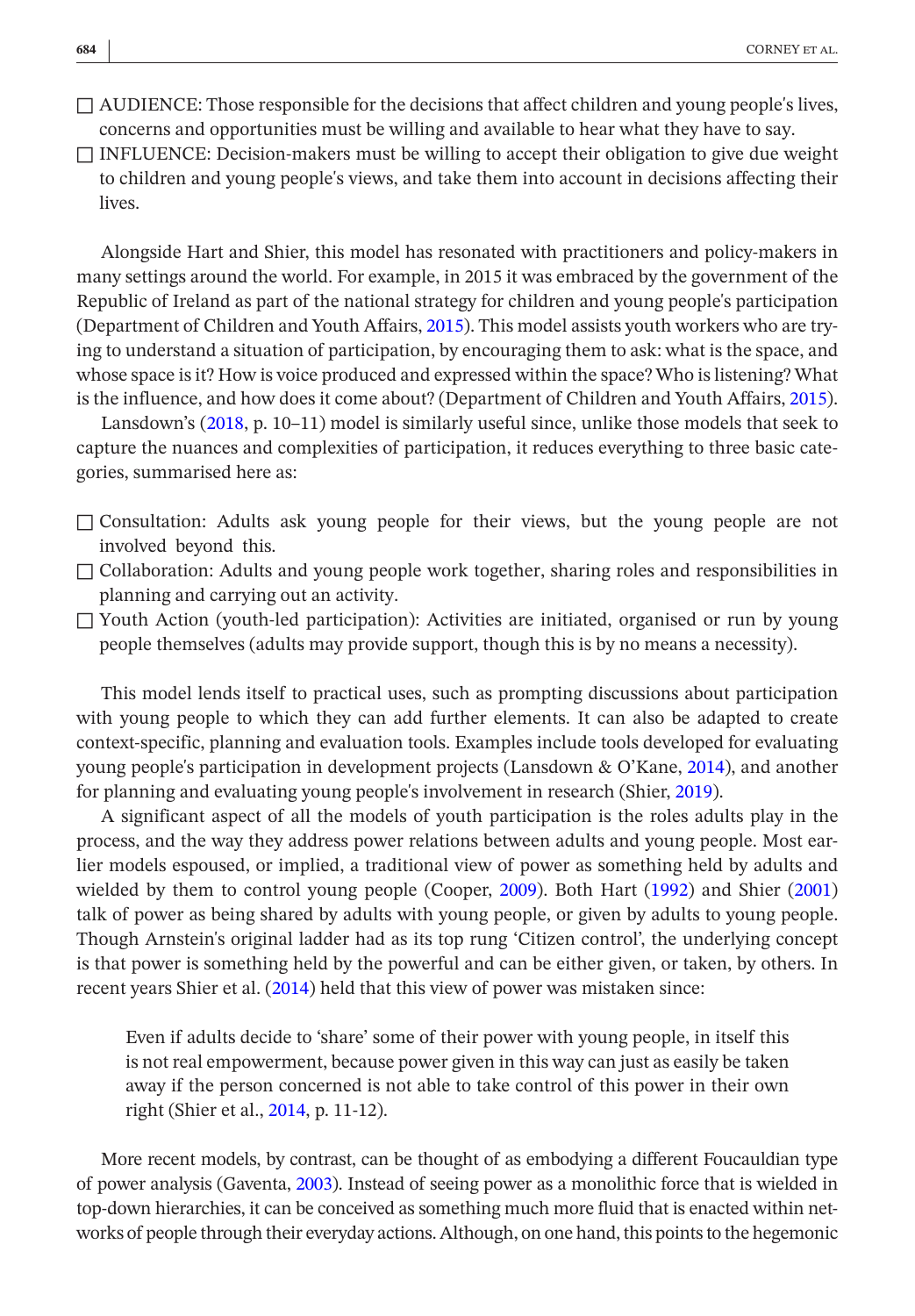nature of power within systems such as education and the public service through dispersed control of knowledge and discourse, on the other, it also allows for multiple forms of resistance: individual and collective, organised and spontaneous (Cahill & Dadvand, [2018](#page-11-25); Holdsworth, [2020](#page-12-27)).

Though this section has focused on participation models conceived, developed and implemented almost exclusively by adults, it is important to acknowledge that young people are 'participating' all the time in different ways and at different levels, with or without support from adults, and usually without reference to any model of participation (Reddy & Ratna, [2002](#page-13-7); Vromen & Collin, [2010](#page-13-20)). Given this reality, any model, however well-intentioned, can become embedded in an adult-controlled service or system and there unwittingly be used to channel or restrict young people's organic participation (Francis & Lorenzo, [2002](#page-12-28); Malone & Hartung, [2010](#page-12-29)). Therefore, when youth workers seek out those models they find useful, it must be understood that this means 'useful' from the young people's perspective: including them in decision-making to enhance their experiences and promote their interests, as well as supporting them in implementing their projects and achieving their goals. It does not mean adults exploiting the usefulness of the model to label, constrain, direct, measure, or package the multiplicity, and complexity of youth participation. The role of adults in these participation processes and the limits or constraints on adult power are thus contested, but remain important for the success or otherwise of youth participation models, as does the capacity of young people to take part in them.

## **SITUATING PARTICIPATION IN YOUTH WORK**

The literature suggests that, despite the various forms that participation may take, not all young people will choose to participate. For those who do, not all will participate at the same level. For youth workers to remain consistent in their practice while promoting youth participation, they will need to reflect on and incorporate the key principles of youth work, such as *voluntary* participation, anti-oppressive practice and contextualisation (Batsleer & Davies, [2010;](#page-11-1) Sapin, [2013](#page-13-2)), in order to be sensitive to the diversity of young people. It is important to be reminded of the 'voluntary association' principle in youth work (United Nations Committee on the Rights of the Child, [2009](#page-13-21)) and that as soon as young people are mandated or obliged to participate, this undermines the point of participation as well as a key principle of youth work. Farthing [\(2010,](#page-12-0) [2012\)](#page-12-1) has written about this paradox that, if participation is made a compulsory process and young people don't have the choice of opting out, it functions, not as route to empowerment, but as a form of social control.

Youth workers need to be able to understand the nature of participation in situ: the context in which it is taking place, the boundaries of decision-making, what is able to be negotiated and/or what is achievable within those boundaries, and the level and range of participation options for young people in a given time and place, and that there are limits—legal, ethical and others—to participation and decision-making for *all* people. A measure or rationale for making difficult decisions with young people can be found in the *UNCRC* 'best interests' principle. It is important to ask what the benefits for *all* young people are, what the direct outcomes or consequences will be for those who participate in the decisions and who will be affected by them—be these moral, ethical, legal, political or developmental impacts.

From a critical dialogical perspective, youth workers must be open to dialogue with young people who hold different views, which may be opposed to their own. Working with diverse voices and elevating those voices that are often silent, is important and crucial to good participation. This may entail difficult encounters where youth workers disagree with the perspectives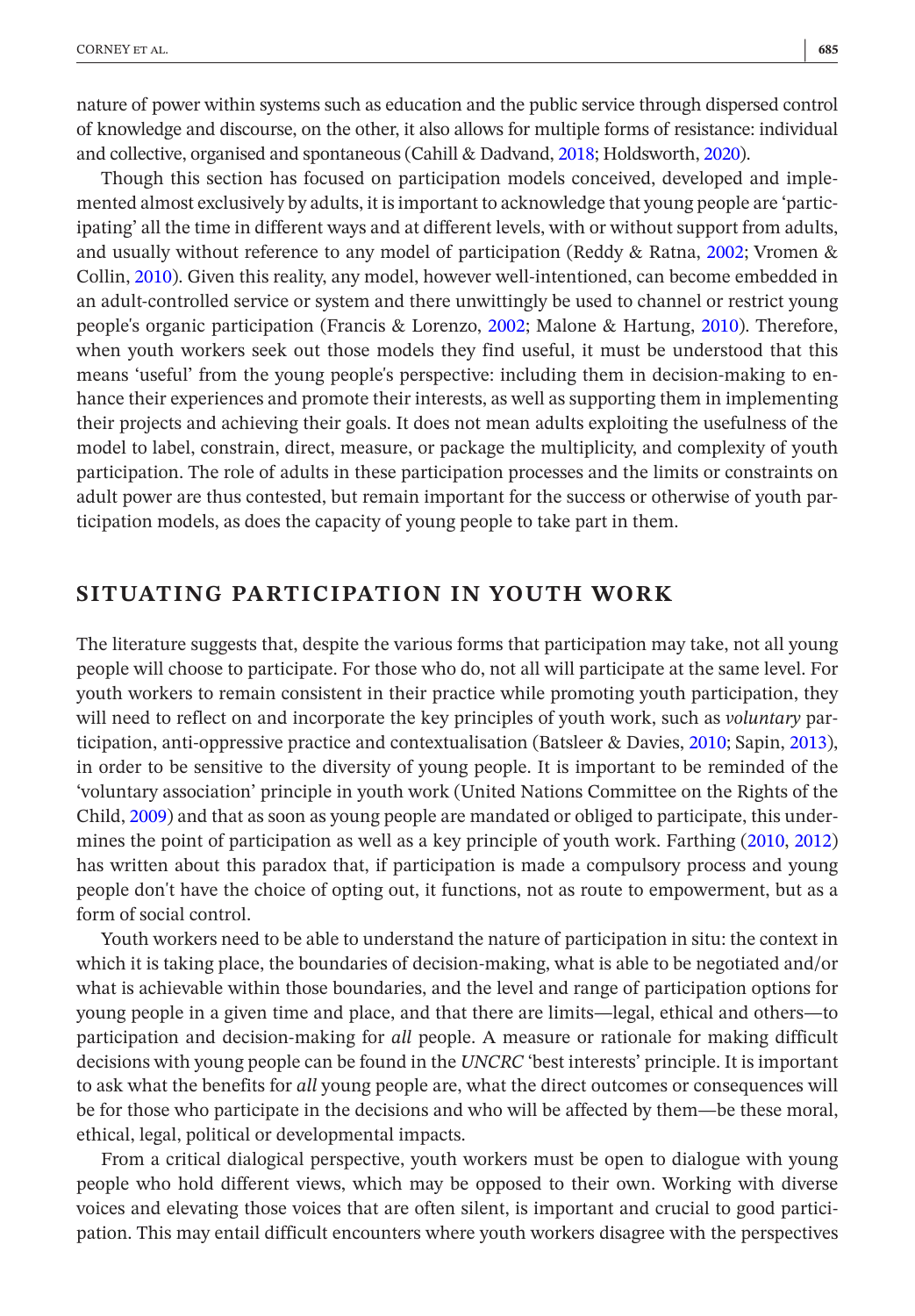or opinions of young people. The welcoming of 'convenient voices' only and the manipulation of participation processes and/or outcomes is always a danger. How to hear (and seek constructive engagement with) inconvenient voices remains contested in youth participation processes. This has implications for how participation models are used in youth work, whether particular approaches to participation exclude some young people who feel uncomfortable with the form of participation and which voices these practices enhance or exclude.

## **CONCLUSION**

This article has sought to grapple with how young people's participation should relate to professional youth work practice. We contend that the *right* to participate does not guarantee participation; it needs to be affirmed and enabled and, in some cases, asserted and defended.

The *UNCRC* can be used to justify the use of participatory methods within youth work and to promote participatory practices with policy makers. The models of participation examined may provide useful tools for youth workers. However, the authors contend that making participatory practice a reality within professional youth work requires more than simply choosing a model. To enable genuine participation by young people who are most excluded, will require youth workers to address adultism and the unhelpful cultural stereotypes of young people. This means working with young people and becoming their allies. This also means challenging other adults who generalise unhelpfully about what young people cannot do. Youth work informal learning and consciousness-raising methods can be used to help young people realistically identify and develop their strengths, and rights-based approaches can enable young people to be viewed as human beings who have contributions to make. This kind of youth work requires a sufficiently educated work force that can apply these methods appropriately. Such an approach is a prerequisite to effective youth participation and will be ultimately beneficial to all.

The right to participate is not just for young people, but for all people. Youth workers' goals include involving young people in decision-making processes to support their right to participate (or not), to promote their personal development, to enhance civic and community engagement, and to support political education essential for democratic societies. As a by-product, it can be expected that young people's participation will enhance the quality and effectiveness of youth policies, programs and services, and strengthen democracy.

The article has argued that the values that underpin the participation of young people are both an end with intrinsic value in itself, and a means to enable social and political development both individual and collective. It is also acknowledged that participation has a wider frame than just decision-making and that, while young people should certainly be encouraged to be involved in decisions that affect their lives, they may choose not to—and that is also their right.

Youth workers must keep asking about which young people are enabled to participate and who is excluded—and challenge divisive, manipulative and exclusionary practices. The pervasive effects of deeply embedded beliefs and practices of adultism, discussed above, mean youth workers must remain ever vigilant in order to recognise these effects and show them up for what they are; so that both the harmful effects, and the prejudices that underlie them, can be tackled and weeded out.

While the article maintains that young people's active participation is both a human right and a source of multiple benefits (both for young people themselves and for the communities they live in), it acknowledges that there is no one right way of achieving this. Rather there should be different and multiple pathways to and for participation, providing a mosaic of options that cater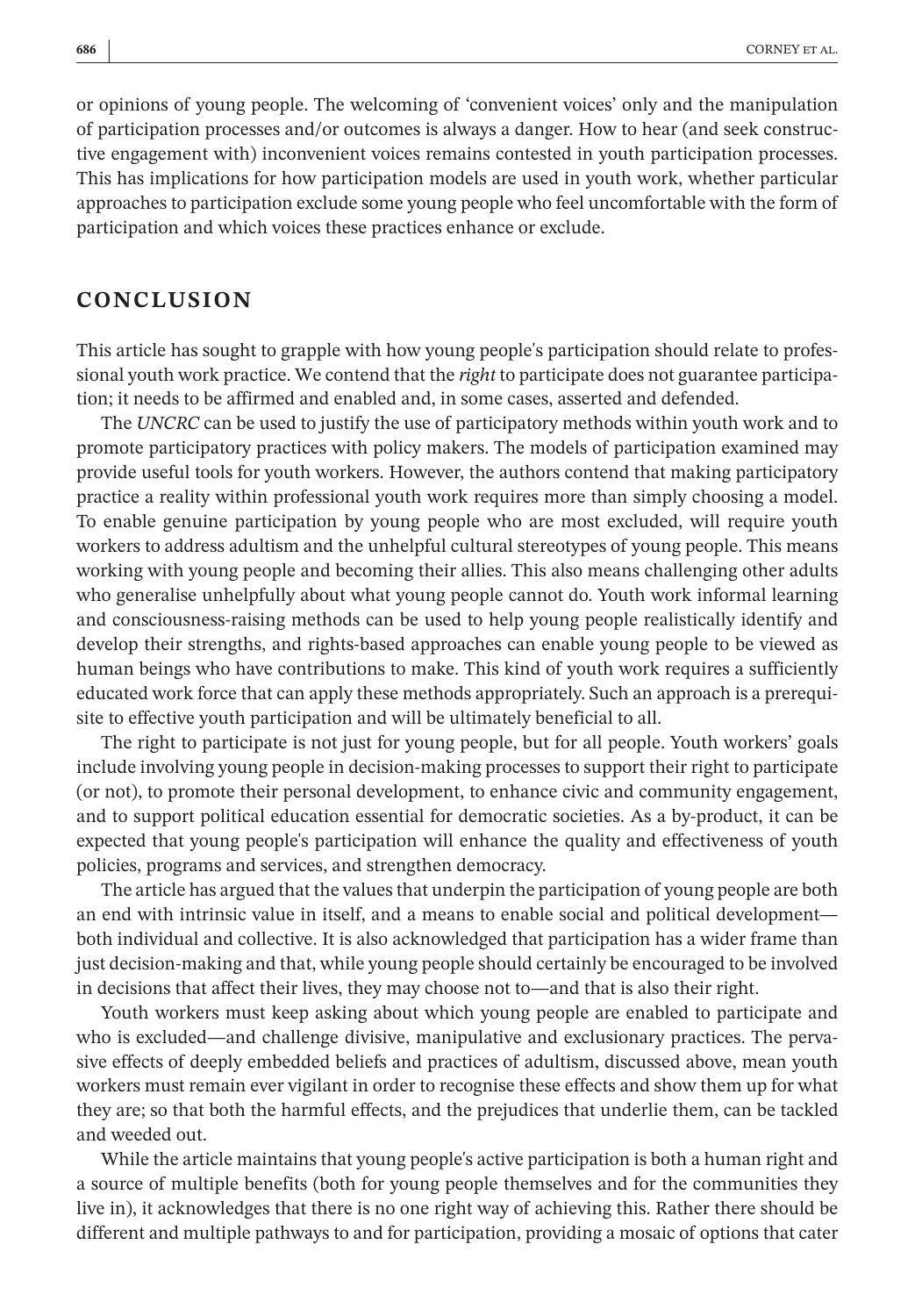to the diversity of young people and communities. It has argued that participation needs to go beyond merely consultation, and has outlined the inherent tension between the principled aspiration of participation and the practical realities of delivering it; acknowledging the constraints that can be imposed by over-reliance on 'cookie-cutter' prescriptions such as ladders and other aspirational models of participation.

The ever-changing jargon and terms associated with youth participation have been noted and a warning sounded about the dangers of the corrupting power of language. In particular, there are evolving meanings of associated words and practices by those who may not share the same view of participation or what is in the '*best interests'* of young people. An example was provided of the word 'client' and its link to remedial and deficit-based forms of youth work. Another is the tendency to label young people as 'disengaged' and needing to be 're-engaged' or become 'more engaged'. There is therefore further analytical work to be done on the relationship of young people's rights to the practice of youth work.

In closing, while many governments champion various forms of youth participation there is little evidence in Australia of a move to lower the age of enfranchisement or to provide a legislative voice for those below this age, despite campaigns from youth peak bodies. However, there are powerful movements emerging in many parts of the world such as Scotland, Northern Ireland and Wales in the United Kingdom, in Europe in countries such as Germany, Austria, Malta, the Republic of Ireland and Greece, and in the Americas, in Nicaragua, Argentina, Ecuador, Brazil and Cuba. All these countries have reduced the age of enfranchisement (voting age) below 18 years for various levels of government (e.g. municipal or national elections and/or referenda).

While the current practices of youth participation may not be perfect, it is hoped that this analysis will help to refine commitment to it and to temper the warm words with some grounded realities. It is the authors hope that this contributes to a continued debate about perceptions and policies relating to the participation of young people and the professional practice of youth and community work.

#### **CONFLICT OF INTEREST**

There is no conflict of interest to report.

#### **ETHICS APPROVAL**

Not applicable.

**PATIENT CONSENT STATEMENT** Not applicable.

## **PERMISSION TO REPRODUCE MATERIAL FROM OTHER SOURCES** Not applicable.

#### **DATA AVAILABILITY STATEMENT**

Data sharing not applicable to this article as no datasets were generated or analysed during the current study.

#### **ORCID**

*Tim Corney* <https://orcid.org/0000-0002-1980-6835> *Trudi Coop[er](https://orcid.org/0000-0001-6075-7804)* <https://orcid.org/0000-0002-4758-5881> *Harry Shier*  $\bullet$  <https://orcid.org/0000-0001-6075-7804>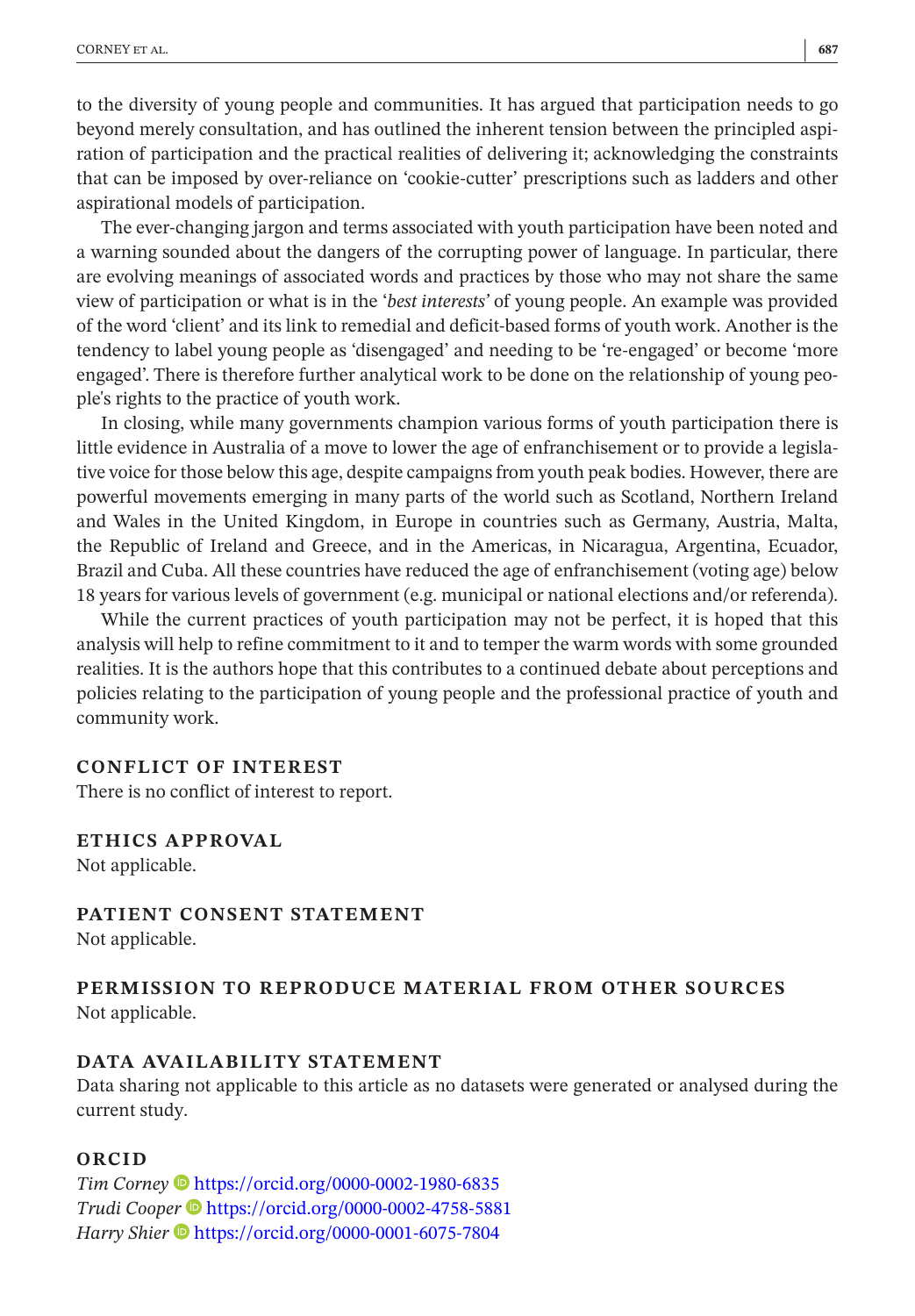#### **REFERENCES**

- <span id="page-11-21"></span>Abbott, S. (2020). *Introductions to influential and widely used organizing, engagement, and equity models*. Organizing Engagement, viewed 26 May 2021,<https://organizingengagement.org/models/>
- <span id="page-11-23"></span>Arnstein, S. (1969). A ladder of citizen participation. *Journal of the American Institute of Planners*, *35*(4), 216–224. <https://doi.org/10.1080/01944366908977225>
- <span id="page-11-16"></span>Bari, A., & Robbins, T. (2013). Inhibition and impulsivity: Behavioral and neural basis of response control. *Progress in Neurobiology*, *108*, 44–79. <https://doi.org/10.1016/j.pneurobio.2013.06.005>
- <span id="page-11-1"></span>Batsleer, J., & Davies, B. (Eds.). (2010). *What is youth work?*. Learning Matters.
- <span id="page-11-5"></span>Beck, D., & Purcell, S. (Eds.). (2010). *Popular education practice for youth and community development work*. Learning Matters.
- <span id="page-11-15"></span>Bessant, J. (2020). *Making-up people: Youth, truth and politics*. Routledge.
- <span id="page-11-0"></span>Blanchard, M., & Fava, N. (2017). Co-designing new solutions to support young people's mental health and wellbeing. In M. White, G. Slemp, & A. Murray (Eds.), *Future directions in well-being: Education, organizations and policy* (pp. 197–201). Springer.
- <span id="page-11-22"></span>Box, G. E. P. (1979). Robustness in the strategy of scientific model building. In R. L. Launer & G. N. Wilkinson (Eds.), *Robustness in statistics* (pp. 201–223). Academic Press.
- <span id="page-11-19"></span>Brown, C. (2010). Marginalised young people and decision making. In R. White (Ed.), *Youth work and youth issues* (pp. 25–36). Australian Clearinghouse for Youth Studies.
- <span id="page-11-25"></span>Cahill, H., & Dadvand, B. (2018). Re-conceptualising youth participation: A framework to inform action. *Children and Youth Services Review*, *95*, 243–253.<https://doi.org/10.1016/j.childyouth.2018.11.001>
- <span id="page-11-9"></span>Chouhan, J. (2009). Anti-oppressive practice work with young people. In J. Wood & J. Hine (Eds.), *Work with young people: Theory and policy for practice* (pp. 60–74). SAGE.
- <span id="page-11-10"></span>Coburn, A. (2010). Youth work as border pedagogy. In K. Batsleer & B. Davies (Eds.), *What is youth work?* (pp. 33–43). Learning Matters.
- <span id="page-11-12"></span>Cooper, C. (2011). Youth participation and emancipation. In A. Fitzsimons, M. Hope, C. Cooper, & K. Russell (Eds.), *Empowerment and participation in youth work* (pp. 41–66). Learning Matters.
- <span id="page-11-11"></span>Cooper, T. (1999). Youth worker education: An approach to the development of skills in consciousness raising through group work practice. In R. Flowers (Ed.), *Youth work, community work and popular education* (Vol. 2). University of Technology.
- <span id="page-11-17"></span>Cooper, T. (2009). Democracy, community and young people's participation: A comparison between "Hart's ladder" and a social capital perspective. *A Journal of Youth Work*, *1*, 45–58.
- <span id="page-11-14"></span>Cooper, T. (2012). Models of youth work: A framework for positive sceptical reflection. *Youth and Policy*, *1*(109), 98–117.
- <span id="page-11-3"></span>Cooper, T. (2018). Defining youth work: exploring the boundaries, continuity and diversity of youth work practice. In P. Alldred, F. Cullen, K. Edwards, & D. Fusco (Eds.), *SAGE handbook of youth work practice* (pp. 3–17). SAGE.
- <span id="page-11-20"></span>Cooper, T., & Brooker, M. R. (2020). Support for homeless young people under 16-years-old: Towards a new paradigm. *Journal of Applied Youth Studies*, *3*(1), 43–64.
- <span id="page-11-13"></span>Cooper, T., & White, R. (1994). Models of youth work practice. *Youth Studies Australia*, *13*(4), 30–35.
- <span id="page-11-6"></span>Corney, T. (2004). Values versus competencies: Implications for the future of professional youth work education. *Journal of Youth Studies*, *7*(4), 513–527.<https://doi.org/10.1080/1367626042000315257>
- <span id="page-11-7"></span>Corney, T. (2006). Youth work in schools: Should youth workers also be teachers? *Youth Studies Australia*, *25*(3), 7–24.
- <span id="page-11-2"></span>Corney, T. (2014). The human rights of young people: A catalyst for the professionalisation of youth work through the development of codes of practice. In T. Corney (Ed.), *Professional youth work: An Australian perspective* (pp. 13–34). Australian Clearinghouse for Youth Studies.
- <span id="page-11-8"></span>Corney, T. (2019). Teaching youth work in Australia: Values-based education and the threat of neoliberalism. In M. Seal (Ed.), *Teaching youth work in higher education* (pp. 160–176). University of Tartu.
- <span id="page-11-4"></span>Davies, B. (2021). *Youth work: A manifesto revisited – at the time of Covid and beyond*. Youth and Policy. [https://](https://www.youthandpolicy.org/articles/youth-work-manifesto-revisited-2021/) [www.youthandpolicy.org/articles/youth-work-manifesto-revisited-2021/](https://www.youthandpolicy.org/articles/youth-work-manifesto-revisited-2021/)
- <span id="page-11-24"></span>Department of Children and Youth Affairs. (2015). *National strategy on children and young people's participation in decision-making 2015–2020*. Government of Ireland.
- <span id="page-11-18"></span>Farson, R. (1974). *Birthrights*. Macmillan.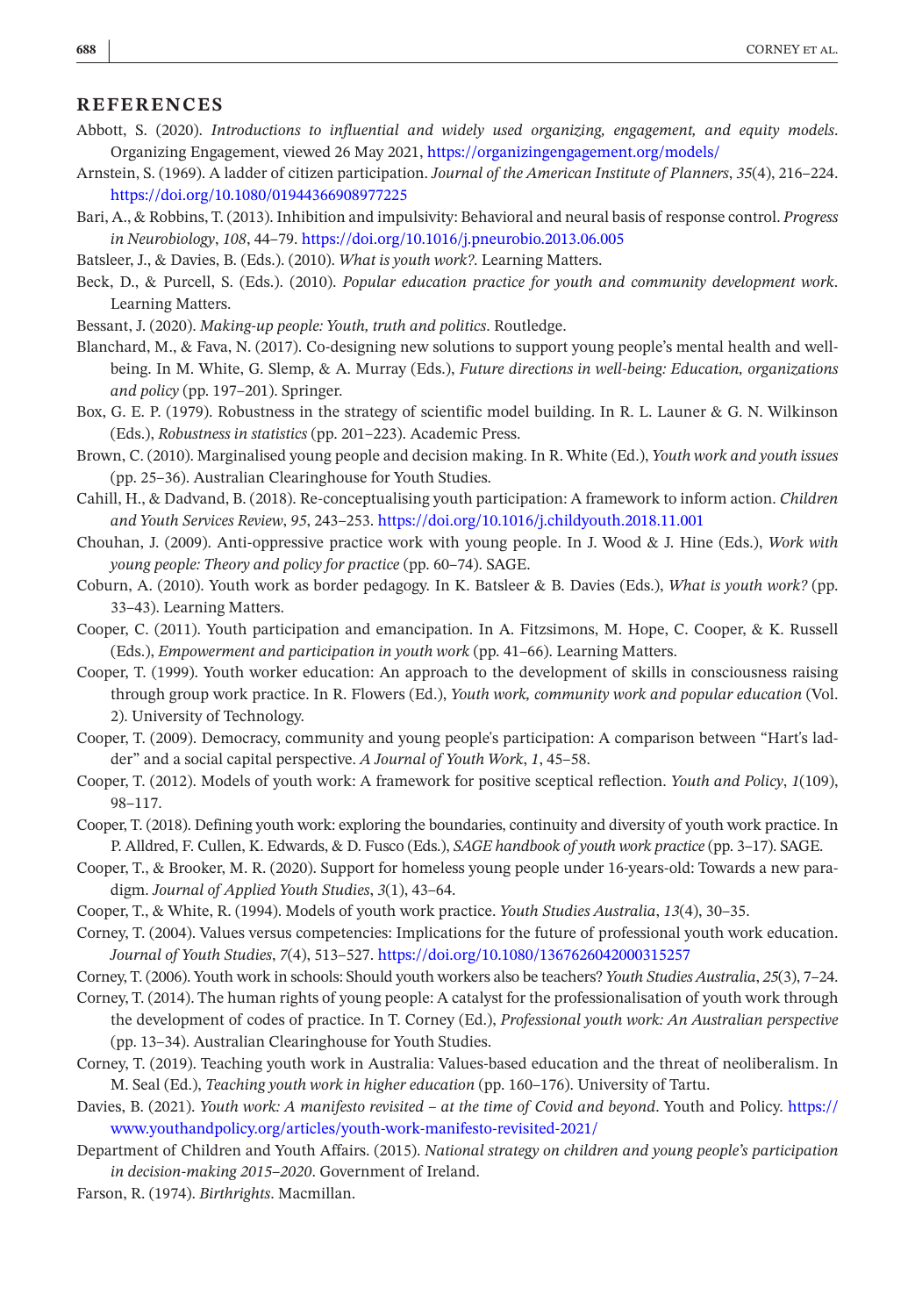- <span id="page-12-0"></span>Farthing, R. (2010). The politics of youthful antipolitics: Representing the 'issue' of youth participation in politics. *Journal of Youth Studies*, *13*(2), 181–195.<https://doi.org/10.1080/13676260903233696>
- <span id="page-12-1"></span>Farthing, R. (2012). 'Why youth participation? Some justifications and critiques of youth participation using New Labour's youth policies as a case study'. *Youth and Policy*, *109*, 71–97.
- <span id="page-12-17"></span>Fletcher, A. (2015). *Facing adultism*. Common Action Publishing.
- <span id="page-12-16"></span>Foucault, M. (1977). *Discipline and punish: The birth of the prison*. Pantheon Books.
- <span id="page-12-28"></span>Francis, M., & Lorenzo, R. (2002). Seven realms of children's participation. *Journal of Environmental Psychology*, *22*(1), 157–169. <https://doi.org/10.1006/jevp.2001.0248>
- <span id="page-12-7"></span>Freire, P. (1972). *Pedagogy of the oppressed*. Herder and Herder.
- <span id="page-12-14"></span>Garfinkel, H. (1956). Conditions for successful degradation ceremonies. *American Journal of Sociology*, *61*(5), 420–424.
- <span id="page-12-26"></span>Gaventa, J. (2003). *Power after Lukes: An overview of theories of power since Lukes and their application to development*. Institute of Development Studies.
- <span id="page-12-15"></span>Goffman, E., & Goffman, E. (1986). *Stigma: Notes on the management of spoiled identity*. Touchstone.
- <span id="page-12-11"></span>Gramsci, A. (1971). *Selections from the prison notebooks*. Lawrence & Wishart.
- <span id="page-12-22"></span>Hart, R. (1992). *'Children's participation: From tokenism to citizenship', UNICEF Innocenti Essays, no. 4*. International Child Development Centre of UNICEF.
- <span id="page-12-23"></span>Hart, R. (2008). Stepping back from "the ladder": Reflections on a model of participatory work with children. In A. Reid, B. Jensen, J. Nikel, & V. Simovska (Eds.), *Participation and learning* (pp. 19–31). Springer.
- <span id="page-12-3"></span>Harrison, R., & Wise, C. (2005). *Working with young people*. Sage.
- <span id="page-12-27"></span>Holdsworth, R. (2020). Student voice, agency and participation: Understanding and practices. Professional voice. *Australian Education Union*, *13*(12), 21–30.
- <span id="page-12-21"></span>Hussey, S. (2020). *International Public Participation Models 1969–2020*, Bang the Table. [https://www.bangthetab](https://www.bangthetable.com/blog/international-public-participation-models/) [le.com/blog/international-public-participation-models/](https://www.bangthetable.com/blog/international-public-participation-models/)
- <span id="page-12-19"></span>Ife, J. (2012). *Human rights and social work: Towards rights based practice* (3rd ed.). Cambridge University Press.
- <span id="page-12-4"></span>Jeffs, T., & Smith, M. (Eds.). (1987). *Youth work*. Palgrave Macmillan.
- <span id="page-12-6"></span>Jeffs, T., & Smith, M. (Eds.). (2005). *Informal education: Conversation, democracy and learning* (3rd ed.). YMCA.
- <span id="page-12-18"></span>Joseph, J., Akpokavi, K., Chauhan, V., & Cummins, V. (2002). *Towards global democracy: An exploration of black perspectives in youth work*. Development Education Association.
- <span id="page-12-20"></span>Karsten, A. (2012). *Participation models: Citizens, youth*, Online (2nd ed.). <https://www.nonformality.org>. [https://](https://www.nonformality.org/2012/11/participation-models/) [www.nonformality.org/2012/11/participation-models/](https://www.nonformality.org/2012/11/participation-models/)
- <span id="page-12-12"></span>Kellett, M. (2009). Children and young people's participation. In H. Montgomery & M. Kellet (Eds.), *Children and young people's participation* (pp. 43–60). Policy Press.
- <span id="page-12-2"></span>Lansdown, G. (2010). The realisation of children's participation rights: Critical reflections. B. Percy-Smith & N. Thomas (Eds.). *A handbook of children and young people's participation: Perspectives from theory and practice* (pp. 11–23). Routledge.
- <span id="page-12-13"></span>Lansdown, G. (2018). *Conceptual framework for measuring outcomes of adolescent participation*. UNICEF.
- <span id="page-12-25"></span>Lansdown, G., & O'Kane, C. (2014). *A toolkit for monitoring and evaluating children's participation*. Save the Children.
- <span id="page-12-24"></span>Lundy, L. (2007). "Voice" is not enough: Conceptualising Article 12 of the United Nations Convention on the Rights of the Child. *British Educational Research Journal*, *33*(6), 927–942. [https://doi.org/10.1080/01411](https://doi.org/10.1080/01411920701657033) [920701657033](https://doi.org/10.1080/01411920701657033)
- <span id="page-12-29"></span>Malone, K., & Hartung, C. (2010). Challenges of participatory practice with children. B. Percy-Smith & N. Thomas (Eds.), *A handbook of children and young people's participation: Perspectives from theory and practice* (pp. 24–38). Routledge.
- <span id="page-12-9"></span>Maunders, D. (1984). *Keeping them off the streets: A history of voluntary youth organisations in Australia 1850–1980*. Phillip Institute of Technology, Centre for Youth & Community Studies.
- <span id="page-12-10"></span>Maunders, D. (2009). Youth work as a response to social values. In R. White (Ed.), *Concepts and methods of youth work*. Australian Clearinghouse for Youth Studies.
- <span id="page-12-8"></span>Mayo, P. (1999). *Gramsci, Freire and adult education: Possibilities for transformative action*. Zed Books.
- <span id="page-12-5"></span>Ord, J. (2007). *Youth work process, product and practice: Creating an authentic curriculum in work with young people*. Russell House.